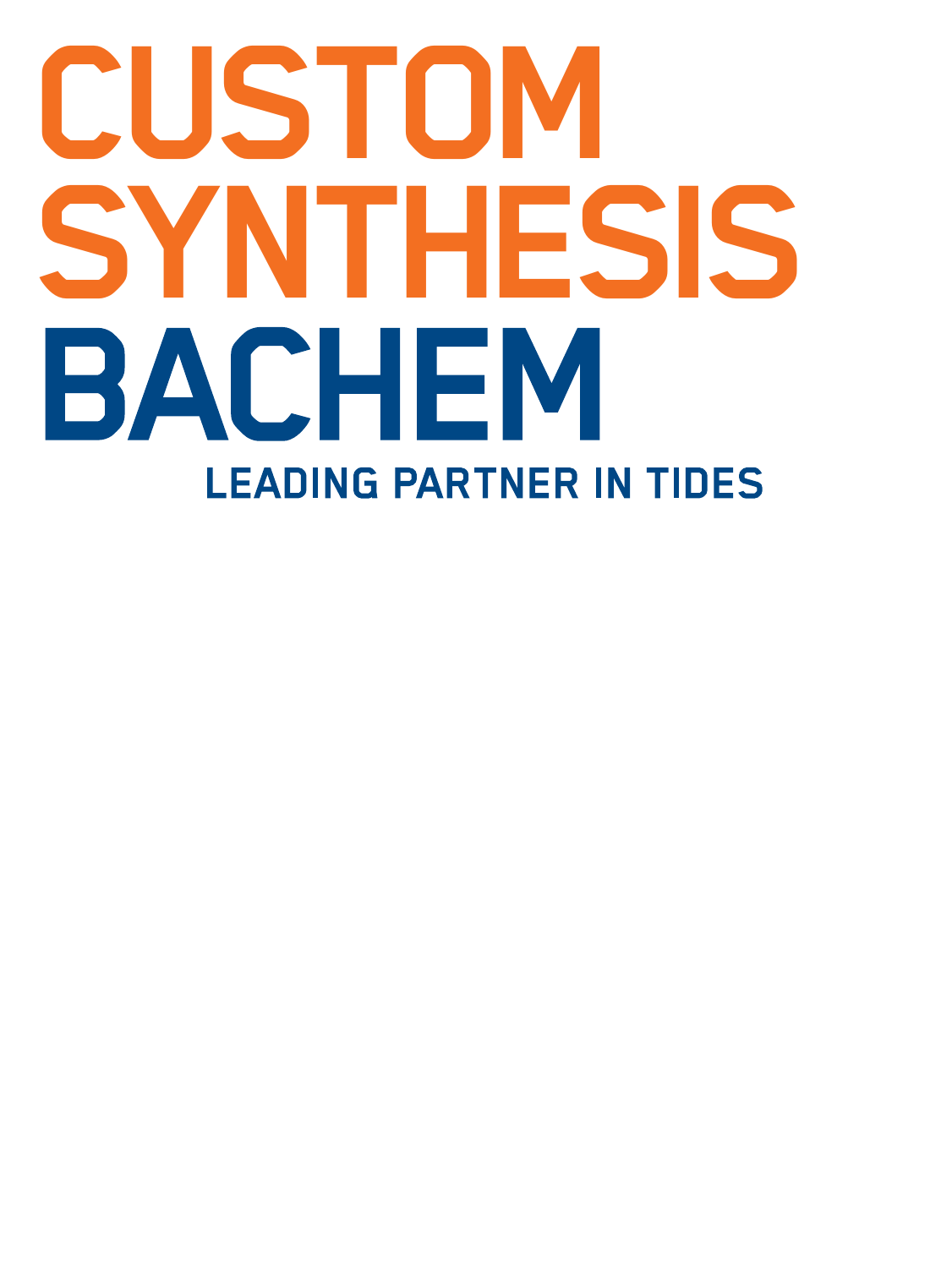### **CUSTOM PEPTIDE SYNTHESIS AT BACHEM**

- A strong commitment to quality is the basis of our long-standing market leadership
- We have the capability to synthesize peptides in mg to kg-scale which enables us to supply you with the quantities needed when your project develops
- As a global peptide partner we are collaborating with pharmaceutical, biotechnology, diagnostic, cosmetic companies, and academia
- Facilities are located in the US and in Europe including Bachem's center of excellence for catalog and custom peptides in St. Helens, UK
- «Express Manufacturing» service for urgent orders
- ISO 13485 certified manufacturing site in St. Helens, UK

«The excellent quality and the reliable service of Bachem are considered to represent key requirements for our progress in small-scale research projects and development programs.»

**Big Pharma Company**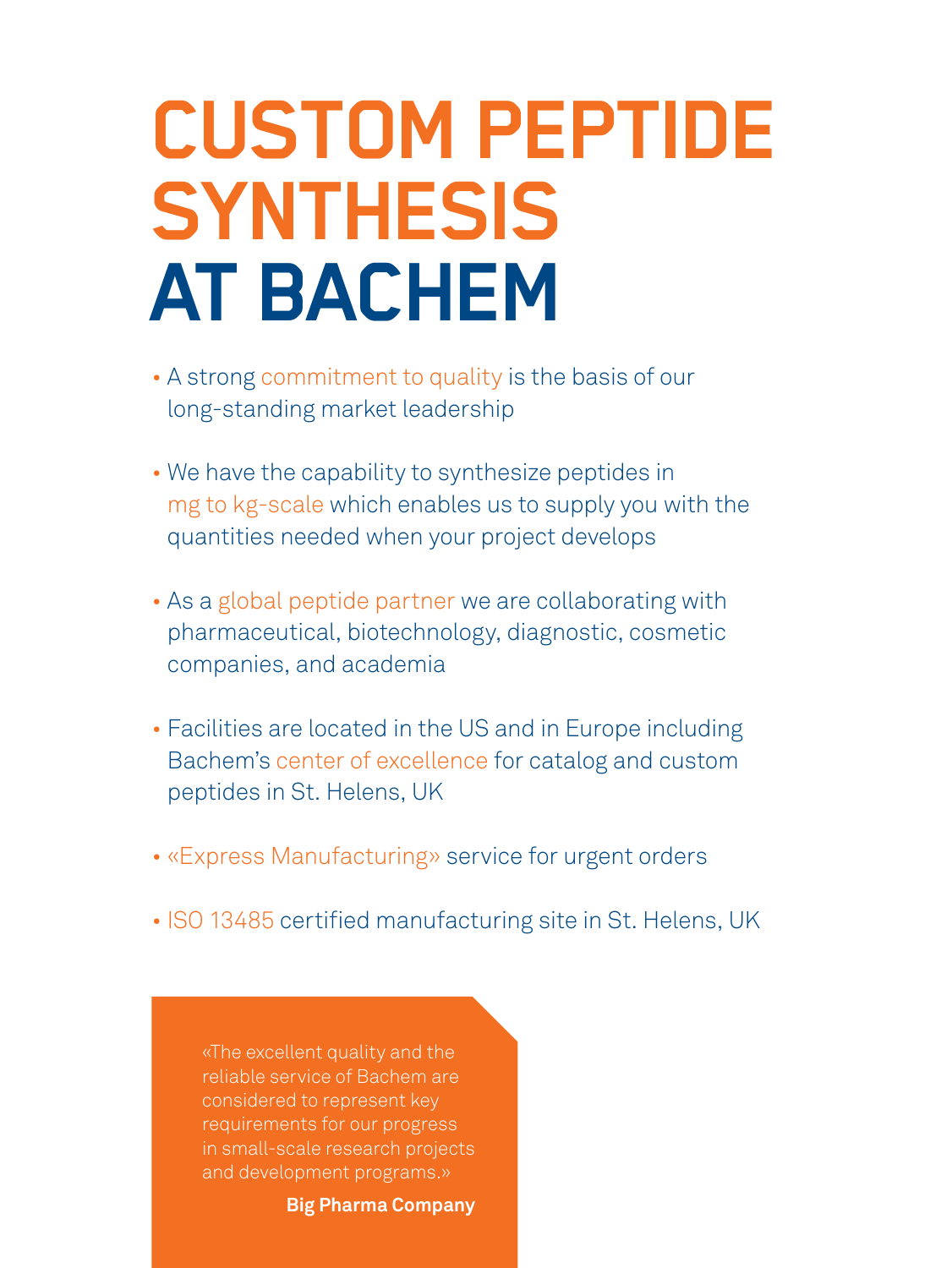## **LARGE SELECTION OF MODIFICATIONS**

- N- and C-terminal Modifications
- Backbone Modifications
- Non-natural Amino Acids
- Lipidation
- Methylation
- Phosphorylation and Sulfation
- Cyclic Peptides
- Multiple Disulfide

Bond Formation

- Maleimido and Clickable Peptides
- Hydrocarbon-Stapled Peptides
- Branched Peptides
- MAP Peptides
- Depsipeptides
- Peptidomimetics

**Our highly experienced custom synthesis teams with extensive know-how in sequence design and modifications will deliver every peptide in the quality you need.**

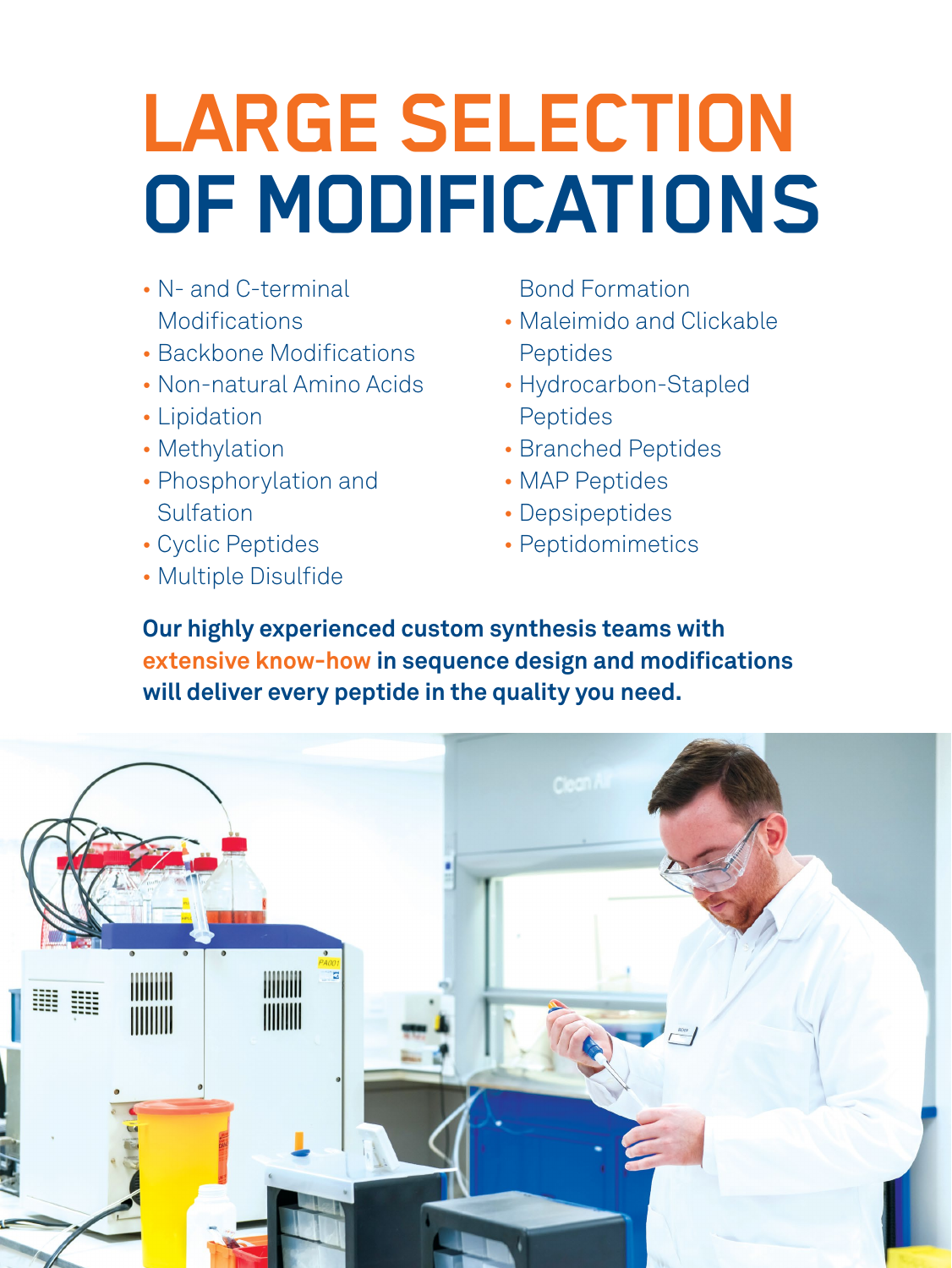### **PEPTIDE LABELING AND CONJUGATION**

- Biotinylated Peptides
- $\cdot$  Labeling with Tide Fluor<sup>TM</sup> and Tide Quencher™
- Labeling with standard dyes and patented dyes
- Heavy Isotope Labeling
- FRET or TR-FRET Peptides
- Pegylated Peptides
- Conjugation to Imaging Agents
- Conjugation to Proteins: **BSA and KLH**
- Conjugation to **Oligonucleotides**

«Bachem is my primary source for synthetic versions of naturally occuring peptides. The Bachem range of ready-made synthetic peptides is extensive. I can be confident that Bachem will have my peptide of interest as full sequence, any biologically-relevant metabolites or variants of the peptide, as well as analogues, chemically modified forms and any pharmaceutical based on the natural peptide. Bachem will continue to be one of my most valued Research Partners.» **Big Pharma Company**

«Bachem UK has been our major supplier of peptides for the last 33 years. During this period their products have always been of excellent quality, price and delivery. The staff at Bachem are extremely helpful and it has been a pleasure to do business with this company.» **University** 

«We're extremely pleased with Bachem's services. Bachem's employees are extremely knowledgeable and we highly appreciate their unusually customerfriendly support in all regards. It is a real pleasure working with them.» **Small Biotech Company**

«I was very pleased with the service I received from Bachem. From start to finish, the communication was first-rate. I received quick (and patient!) responses to my numerous email inquiries about my custom peptide, and they met their target date for delivery. Highly recommended.» **Small Biotech Company**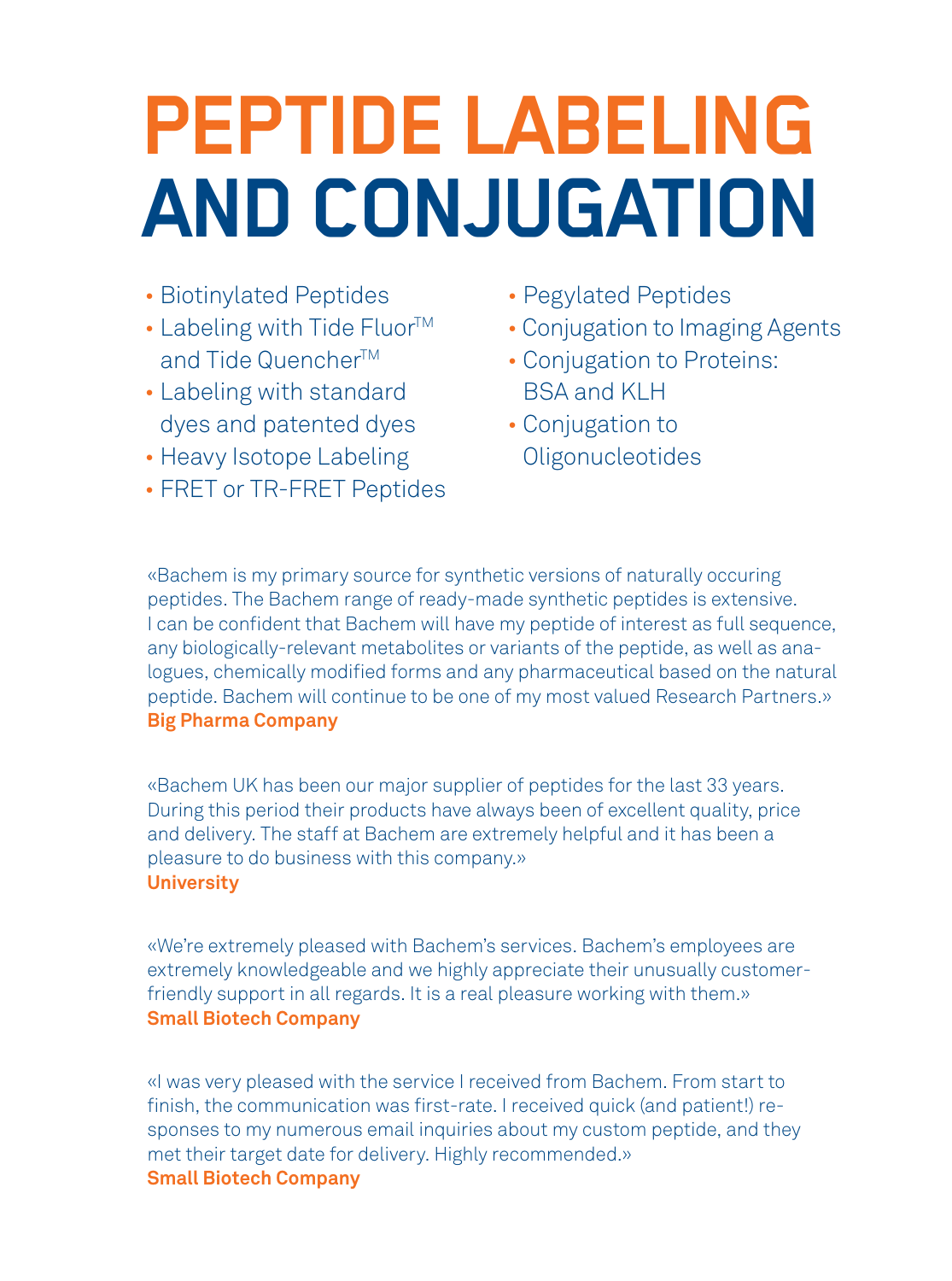#### **Bachem - your partner for custom peptides.**

When your requirements advance from research scale to process development and cGMP manufacturing, we are ready to support you with our framework of cGMP production facilities and dedicated regulatory affairs staff.